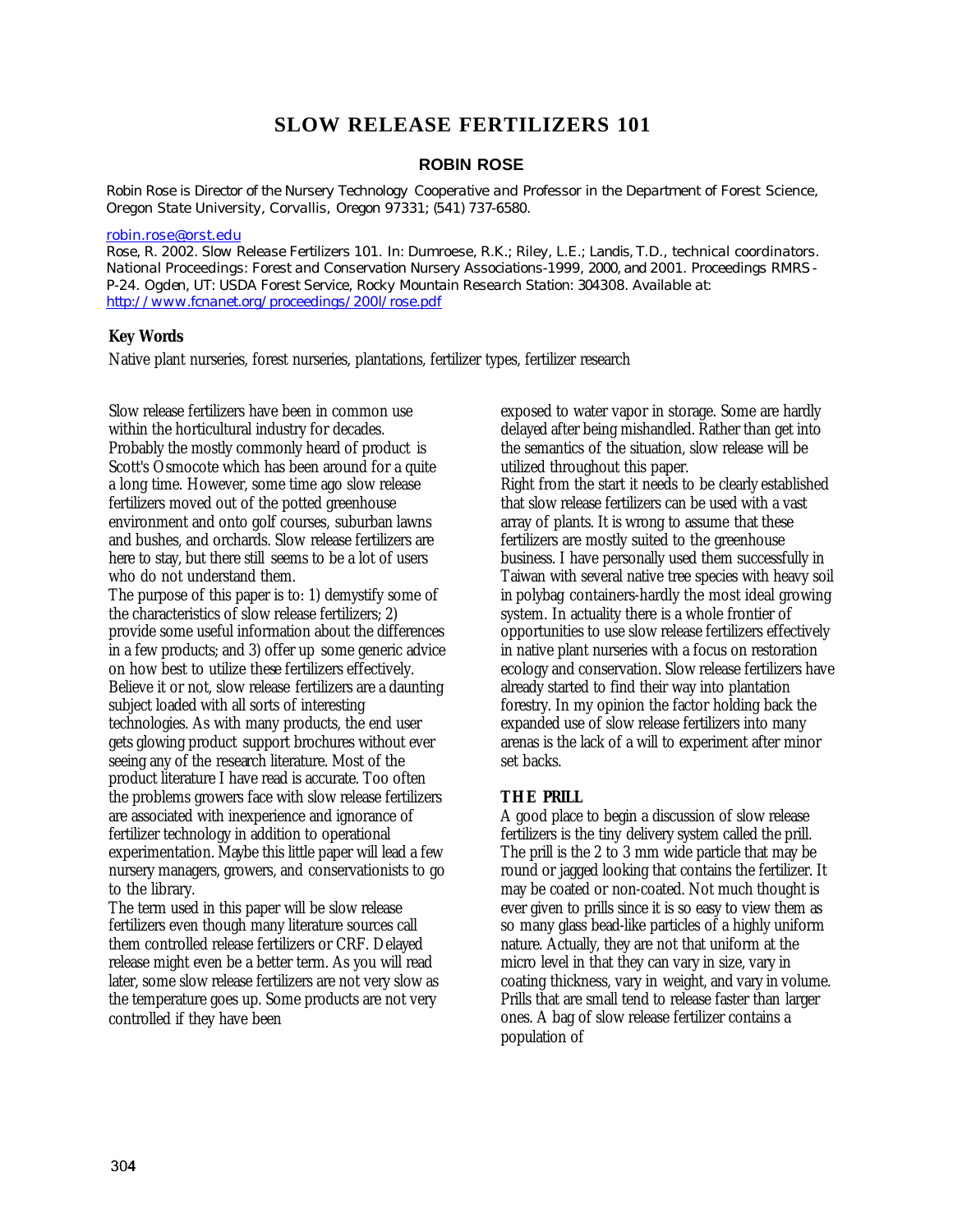prills. With all this variation, it is a foregone conclusion that fertilizer release is going to vary on a micro level as well.

#### **ADVANTAGES AND DISADVANTAGES**

Slow release fertilizers have specific advantages and disadvantages when examined as a class of fertilizers. It is through an understanding of these characteristics that the best operational practices can be developed. Not all nursery situations require or should utilize these fertilizers.

What are some of the advantages? This technology does a fine job of metering out nutrients over a period of time under controlled moisture conditions. Increased nutrient efficiency and utilization are the prime advantages. A prill right up next to the root under optimum moisture and temperature conditions can provide a very high dose of fertilizer right where the plant needs it. Leaching of nutrients can be greatly reduced. The product on a plant basis is not as expensive as perceived.

What are the disadvantages? Prills can be damaged by abrasion and fail to perform properly. Improperly stored prills can take on moisture and start the release process prior to use. Salt build up can occur under dry conditions or if the plants are not being irrigated properly. If there is a salt problem, it is impossible to remove the fertilizer from the media. Salt toxicity at out planting can become a problem if the plants are held over in cold storage for too long. There is no easy means by which to determine if the product is damaged or may prove ineffective in some way. It is not a matter of comparing advantages to disadvantages that should determine the use of slow release fertilizers. One can find equal numbers of each upon which to base a decision or decide to bias one over the other. The best advice is to start to carefully and methodically test out certain types of fertilizers over a range of concentrations. Keeping good records is the first step in figuring out what will work best under a given set of circumstances. However, before getting into experimentation, it is best to get a general understanding of some of the different kinds of slow release fertilizers.

# **TYPES OF SLOW RELEASE**

Think of slow release fertilizers as coming in several varieties. There are inorganic, organic, synthetic inorganic, and coated forms. Of the coated forms, there are polymer and resin coated, but there have been lots of different kinds of materials that have been used as coatings. **Inorganic:** An example of an inorganic slow

release fertilizer was MagAmp or magnesium ammonium phosphate. Potassium analogues have also been made.

**Organic:** Organics have been around for thousands of years starting with animal manure, animal byproducts like hoof and horn, fish, fish emulsions, seaweed, bone meal, human sewage sludge, and all sorts of composted combinations of bark, wood, and plant materials.

Synthetic Organic: Ureaform is the reaction of urea with formaldehyde in the presence of a catalyst. Ureaforms consist of methylene urea polymers that vary in chain length and the release characteristics are controlled by the ratio of urea to formaldehyde (Hauke 1985). A good example is Nitroform. IBDU or isobutylidene diurea fits in with this general group.

**Coated:** All sorts of products have been used as coatings such as sulfur (sulfur coated urea), polymer-coated NPK (Osmocote, Agriform), and petroleum-coated (Nutricote).

### **RATE AND PATTERN OF RELEASE**

### **Mode of Release**

All growers understand readily soluble fertilizers. Those are the ones that go into solution quickly and are immediately available. Everyone has heard of ammonium nitrate and mixes like Peters 20-2020. Surprisingly, there are all too many practitioners of the nursery arts who are not quite sure about urea. Urea is not a slow release fertilizer and is completely soluble. Once applied, the urease enzyme (present in organic matter and plant tissue) in the presence of water hydrolyzes the compound to ammonium, carbon dioxide and ammonia gas. The ammonium is then converted to nitrate via nitrobacter bacteria. The nitrate is absorbed by the plant. Ammonium at media or soil pHs > 7 lead to conversion to ammonia gas and escape into the atmosphere. At pHs < 7, nitrogen converting bacteria turn it into nitrate. As an aside, free ammonia penetrates plant cells very quickly and is quite toxic (Bunt pgl02 1988). Since so many slow release fertilizers have urea in them, this is a good reaction to understand.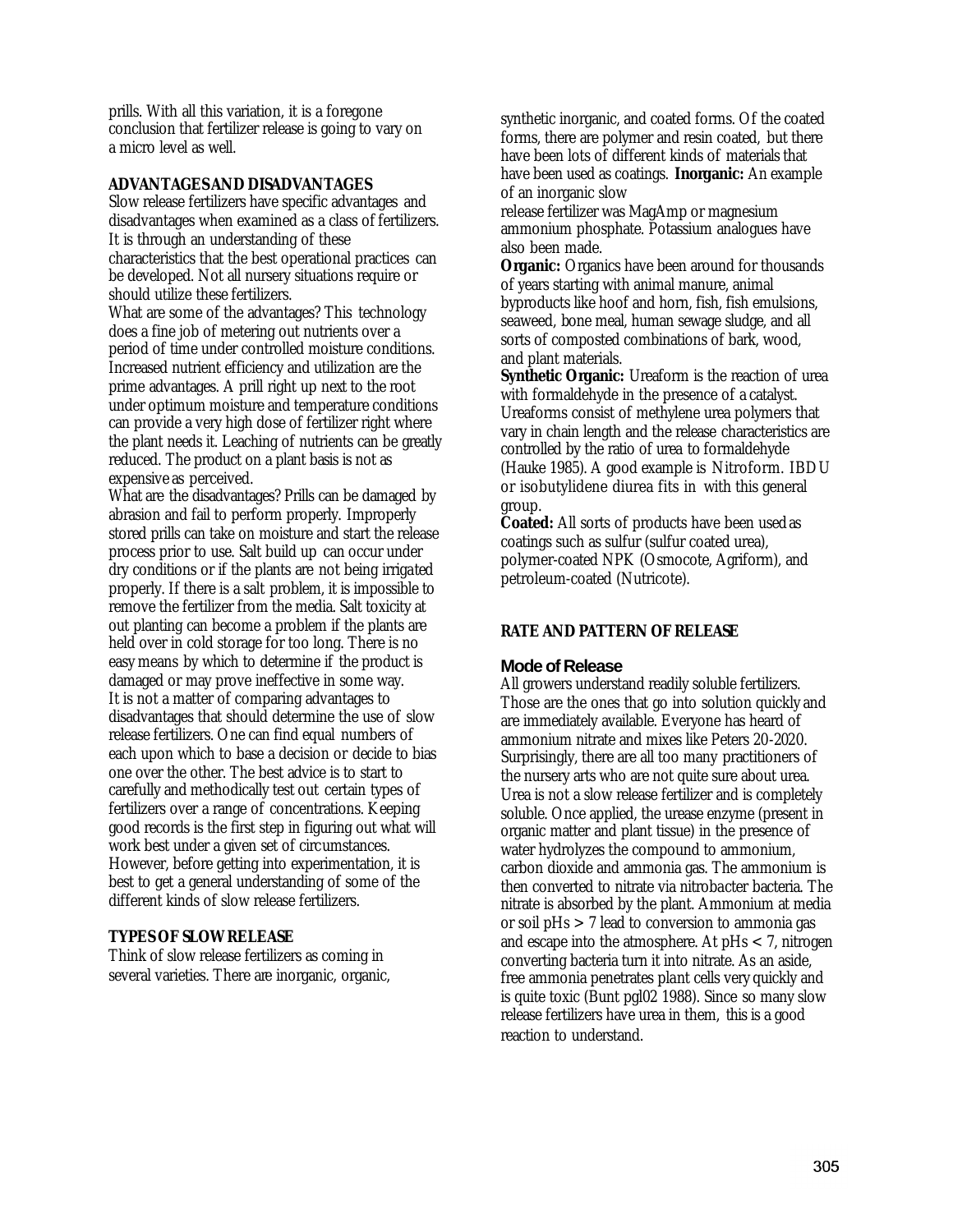Without getting too complicated here, slow release fertilizers give up their nutrients due mostly to two interlocking factors: moisture and temperature. Bacteria do play a role with some products, but even the bacteria need moisture and temperature in order to function. Generally, the higher the temperature and the more moisture available, the faster the release takes place. The coating also makes a big difference as will be discussed further in this paper. One of the little known "secrets" of release in slow release fertilizers is that the time to total release is figured out on the basis of 70 F. The manufacturers use this temperature as a guide and it works well in the context of horticultural operations (Cabrera 1997). However, this information is not worth much in most field situations.

#### **Sources of Variation in Release**

Variation in release comes from several commonly understood processes: 1) abrasion: when the prills rub against soil or sand in mixes, too much the coating gets damaged; 2) thickness of coating: while coating of prills is a fine art, there is still variation in thickness which can alter the degree to which prills release; 3) moisture: if bags of some slow release fertilizers are left open portions of the material can start to hydrate and will release sooner than others once they are placed in the media (Kelly et al 1998); and 4) age: the longer the prills are stored the more likely their characteristics are likely to be adversely impacted by moisture, temperature, and handling.

#### **Coatings**

One of the first coatings was sulfur, which is where sulfur-coated urea got its name. Many coatings were tried in the past, including waxes, oils, plastics, and resins. Most manufacturers refer to their products as being polymer coated, when in actuality the coating may be a resin or polyurethane. The word polymer merely refers to a compound of high molecular weight derived from a host of smaller molecules. Some polymer coatings need release controlling agents like ethylene-vinyl acetate and surfactants to allow for the proper diffusion of nutrients. Tremendous research dollars are spent every year on attempts to discover polymers for all sorts of uses, not just those associated with slow release fertilizers. Unfortunately, the ultimate coating that will

release nutrients on command has yet to be discovered.

#### **SOME COMMON PRODUCTS**

The following is a short synopsis of fertilizer descriptions. These are all interesting and useful products. No one product is endorsed over another. The purpose here is to provide some useful information about each that may help growers and nursery managers to safely utilize these products.

#### **Osmocote**

This product has been in use for a very long time and is practically a household name. The name was likely derived from the concept of osmosis through a coating, which is exactly what polymer coated slow release fertilizers do. The coating uses an alkyd resin coating technology which "involves coating a soluble fertilizer core with a thermoset copolymer of dicyclopentadiene and glycerol ester (linseed oil) dissolved in an alphatic hydrocarbon solvent" (Goertz 1993). The thicker the coating, the longer the release will take to occur. The prill gets wet and then begins to expand. Once the expansion begins the process of release is irreversible. As the pores in the coating open up, the saturated solution inside begins to move out of the prill into the surrounding media or soil solution. Osmocote tends to release more quickly as the temperature begins to rise, assuming similar levels of moisture. There are numerous products on the market. There are formulations and coatings that are said to be able to release for up to 18 months. O.M. Scott and Sons Co (Scotts) makes a latex coated product designed for high temperature growing conditions.

#### **Polyon**

This is the trade name given to the polyurethane coating on Simplot products under the brand name Apex. Release is by osmotic diffusion. It is an interesting process by which the product is made. It is called reactive layer coating or RLC. Two reactive monomers are applied to the fertilizer, which form an ultrathin membrane. For technical details refer to Goertz (1993). In short, two solvent-free liquids react, polymerize right on the substrate fertilizer *in situ* in a drum and form a polyurethane coating. Production costs are lower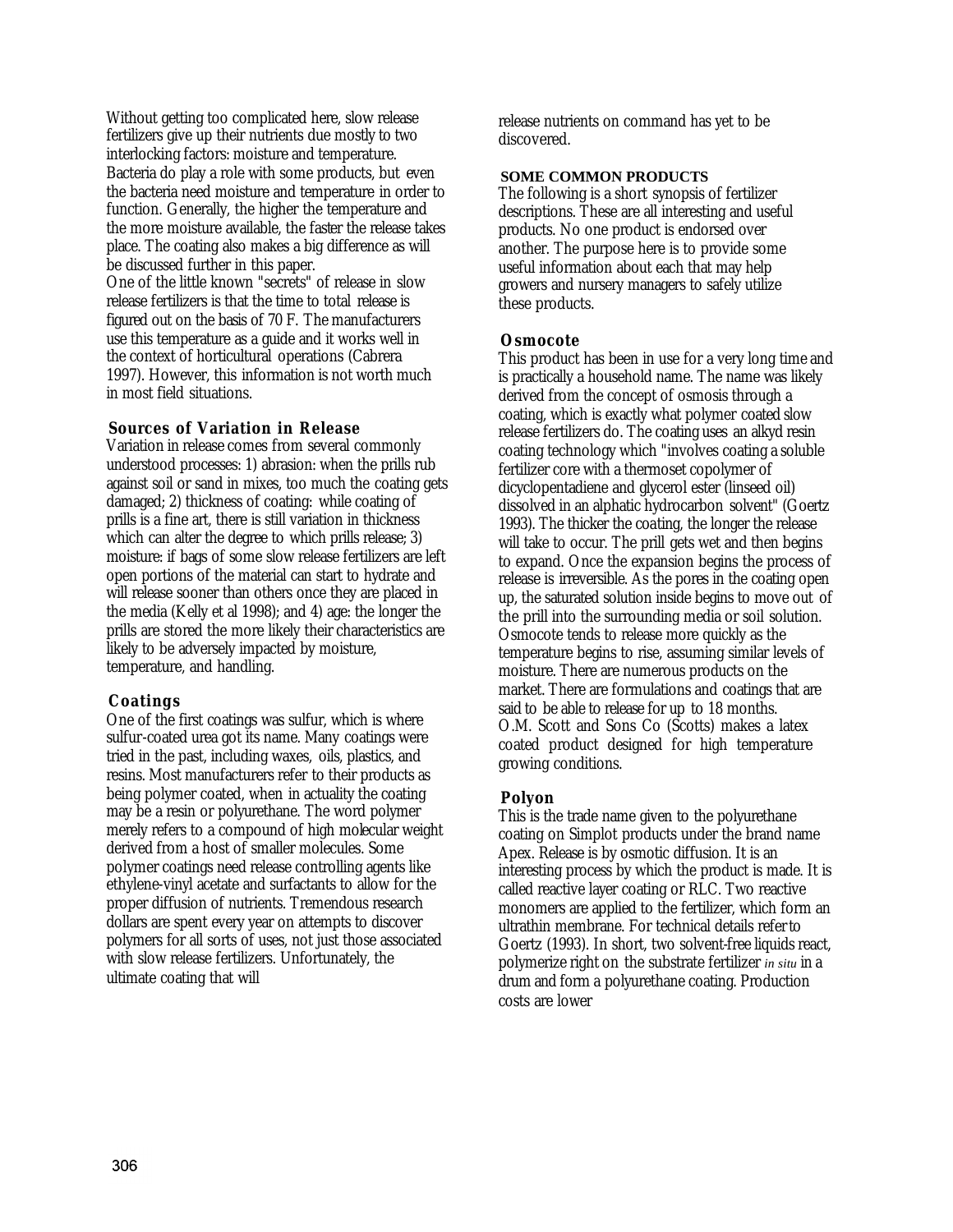using this system. Polyon is supposed to be less temperature dependent as well when it comes to release.

# **Nutricote**

This product uses the technology from the Chisso-Asahi Fertilizer Company in Japan. The coating is a thermoplastic resin such as polyolefins, poly(vinylidene chloride), and copolymers (Goertz 1993, Hauck 1985).

# **Ureaform**

This product is a synthesis of urea and formaldehyde. There are numerous ureaform products on the market. Basically, ureaforms are white and odorless solids. The product is made up of methylene urea polymers. Ureaforms are broken down by soil bacteria. The shorter-chained polymers are water-soluble and break down quickly, while the long-chained polymers take much longer to break down. One product is Nitroform from Nu-Gro Technologies, Inc. Some 71% of Nitroform is waterinsoluble nitrogen.

# **IBDU**

This product has a name no one can pronounce so they call it IBDU. It comes about from the condensation of urea and isobutyraldehyde, which is less than.1% soluble in water. The commercial product is around 31% nitrogen. Some commercial products with IBDU are Woodace and Agriform Pellets.

### **Combinations of Slow Release**

It stands to reason that with such an array of immediately soluble and long term slow release fertilizers, the possibility exists to blend them for optimum nutrient availability. To date, not a lot has been published on this subject although it is most likely that many growers have worked out various combinations that work well under specific local conditions.

### **RESEARCH CHALLENGES**

Slow release fertilizers have been used for decades in the horticultural growing environment. However, the application of these products to forest trees and native plants has been very slow in coming. It is time that this situation changed and growers began the process of experimentation on a larger scale. There will be many failures that will go unreported along with stunning successes

that everyone will hear about at meetings. What is called for is a more open effort to discern the best technologies for given nursery and field situations by species.

Here are some ideas to work on in the future.

- Finding the right fertilizer combinations for any given set of conditions. It makes sense that we should be able to put a slow release fertilizer into the growing media at the time of sowing and have the fertilizer start to release some 14 months later at the time of out planting. We might also want three-month slow release fertilizers that work up to the time of hardening off and then quit, followed by another product that would release for a month during root development in the fall.
- Finding the right fertilizer combinations for specific species. We already know that some species are likely to be adversely impacted by various nutrients at high dosages. Some species are going to be more salt tolerant than others as well.
- Finding ways to deal with dry climates and alternating wet and dry conditions. Slow release fertilizers suffer from the same problem as readily soluble fertilizers when the ground or growing media gets dry. Salt levels rise dramatically in the field as soil moisture drops. What is needed is to develop fertilizer recipes for out planting situations, whether it is forest trees or native plants, as part of a restoration project after a fire. Soil moisture by slow release fertilizer studies could tell us a lot about what to do and not do in field situations.
- Finding ways to get nutrients other than Nitrogen into seedlings after out planting. Nitrogen is not the only nutrient that plants need. While nitrogen is very important to plant growth, phosphorus and potassium are also important. Getting more phosphorus into plants can be a real problem even when using slow release fertilizers, since phosphorus is too often tied up very quickly in some soils.

### **SUMMARY**

We have a lot of exciting opportunities ahead where slow release fertilizers are concerned. There are multitude of species and fertilizer products to try out in the nursery and the field.